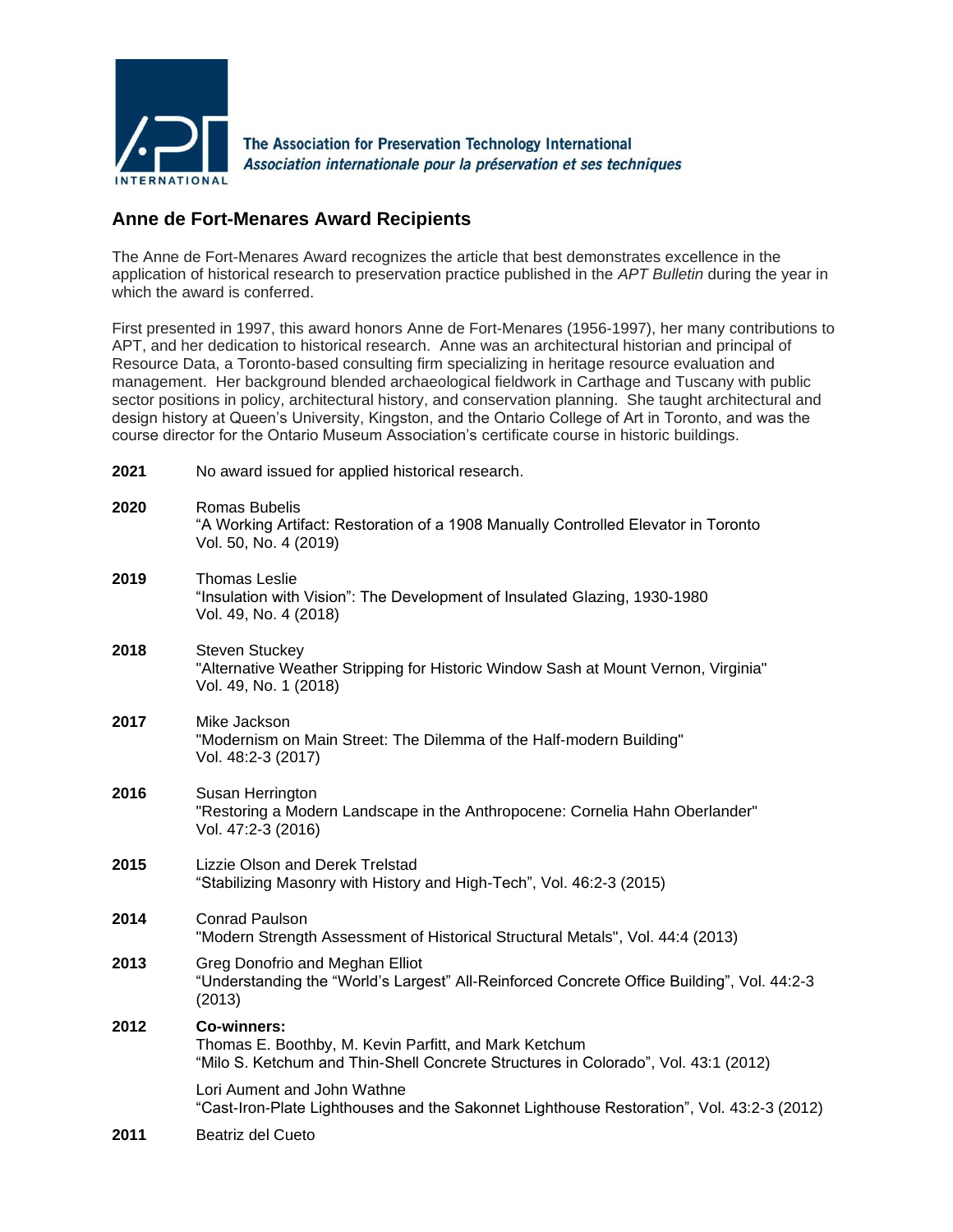

The Association for Preservation Technology International Association internationale pour la préservation et ses techniques

"The Development of Hydraulic Mortars, Cement, and Concrete in Puerto Rico", Vol. 42:1 (2011)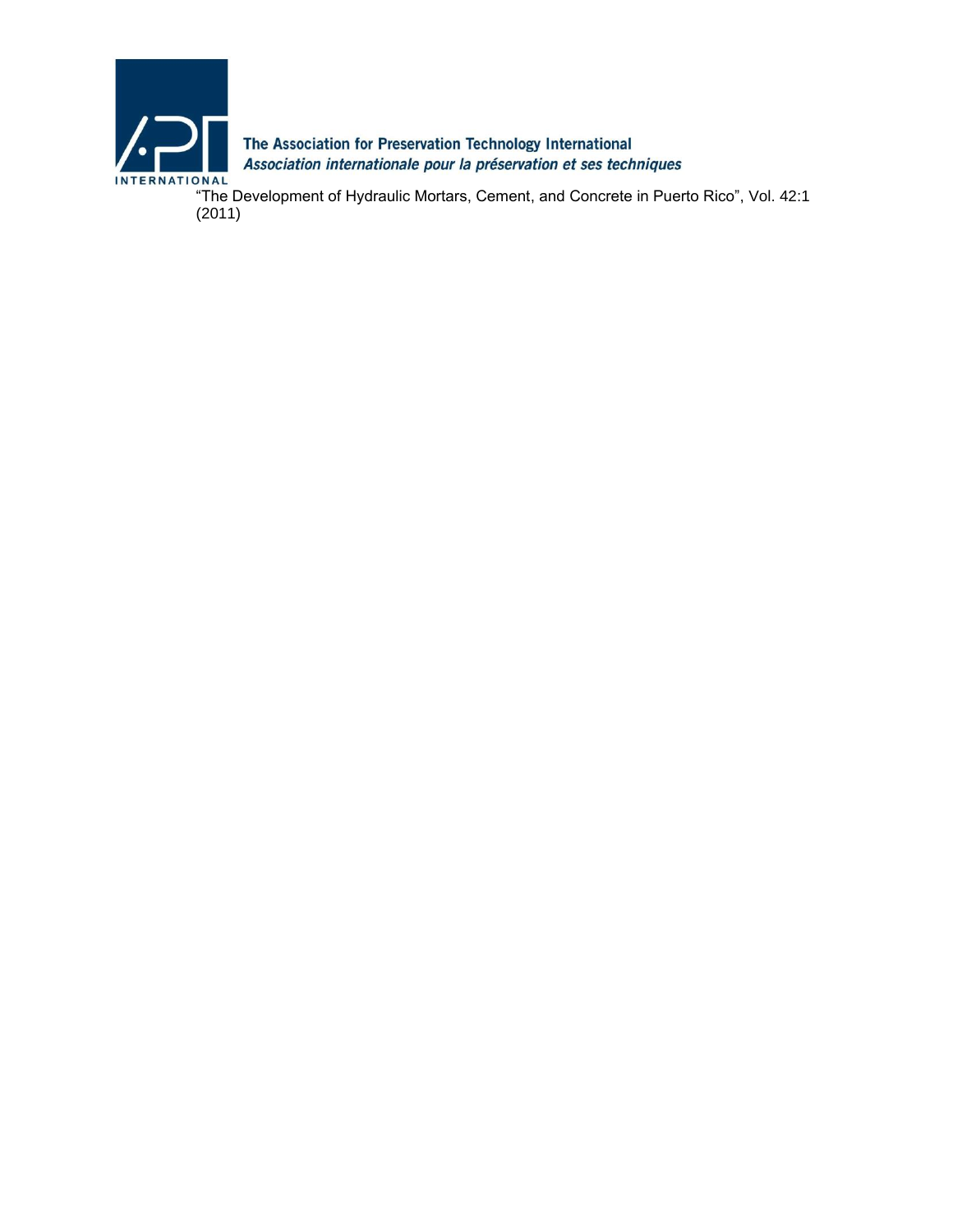

The Association for Preservation Technology International Association internationale pour la préservation et ses techniques

## **Anne de Fort-Menares Award Recipients (continued)**

| 2010 | Mary Jablonski<br>"Cast Pyrex Glass Block: Illuminating Its History and Conservation Issues", Vol. 41:2-3 (2010)                                                                                         |
|------|----------------------------------------------------------------------------------------------------------------------------------------------------------------------------------------------------------|
| 2009 | Fatemeh Mehdizadeh Saradj<br>"Using Natural Resources for Ventilation: The Application of Badgirs in Preservation", Vol.<br>39:4 (2008)                                                                  |
| 2008 | Frank S. Welsh<br>"Identification of 1850s Brown Zinc Paint Made with Franklinite and Zincite at the U.S.<br>Capitol", Vol 39:1 (2008)                                                                   |
| 2007 | Frank S. Welsh<br>"Paint, Caen Stone, and Acoustical Plaster at the Public Library in Mobile, Alabama", Vol 38:1<br>(2007)                                                                               |
| 2006 | David Gregory Cornelius<br>"Cement and Concrete, Creativity & Community, and Charles E. Peterson", Vol. 37:1 (2006)                                                                                      |
| 2005 | Thomas E. Boothby, M. Kevin Parfitt, and Charlene K Roise<br>"Case Studies in Diagnosis and Repair of Historic Thin-Shell Concrete Structures", Vol. 36:2-<br>3(2005)                                    |
|      | <b>Honorable Mention:</b><br>Carolyn L. Searls, Joshua M. Marrow, and Ronald L. Mayes<br>"A Mausoleum on Shaky Ground: de la Montanya Mausoleum, Cypress Lawn, Colma,<br>California", Vol. 36:2-3 (2005) |
|      | Eric DeLony<br>"The Value of Old Bridges", Vol. 35:4 (2004)                                                                                                                                              |
| 2004 | <b>Co-winners:</b>                                                                                                                                                                                       |
|      | <b>Robert Self</b><br>"Restoration of Door Hardware at Monticello: Unlocking Some Mysteries", Vol. 35:2-3 (2004)                                                                                         |
|      | Miloš Drdácký, Vít Mlázovský, and Petr Ružicka<br>"Historic Carpentry in Europe: Discoveries and Potential", Vol. 35:2-3 (2004)                                                                          |
|      | <b>Honorable Mention:</b><br>Sara E. Wermiel<br>"Heavy Timber Framing in Late-Nineteenth-Century Commercial and Industrial Buildings",<br>Vol. 35:1 (2004)                                               |
| 2003 | Marita Jonsson and E. Blaine Cliver<br>"Coloring Historic Stucco: The Revival of a Past Technique in San Juan, Puerto Rico", Vol.<br>33:4 (2002)                                                         |
| 2002 | Neal V. Hitch and Cheryl J. Lugg<br>"Wallpaper Documentation and Reproduction at Adena: The Worthington Estate", Vol. 33: 2-<br>3(2002)                                                                  |
|      | <b>Honorable Mention:</b><br>Donald Friedman<br>"Anchoring Systems for Architectural Terra Cotta in Curtain Wall Construction", Vol. 32:4<br>(2001)                                                      |